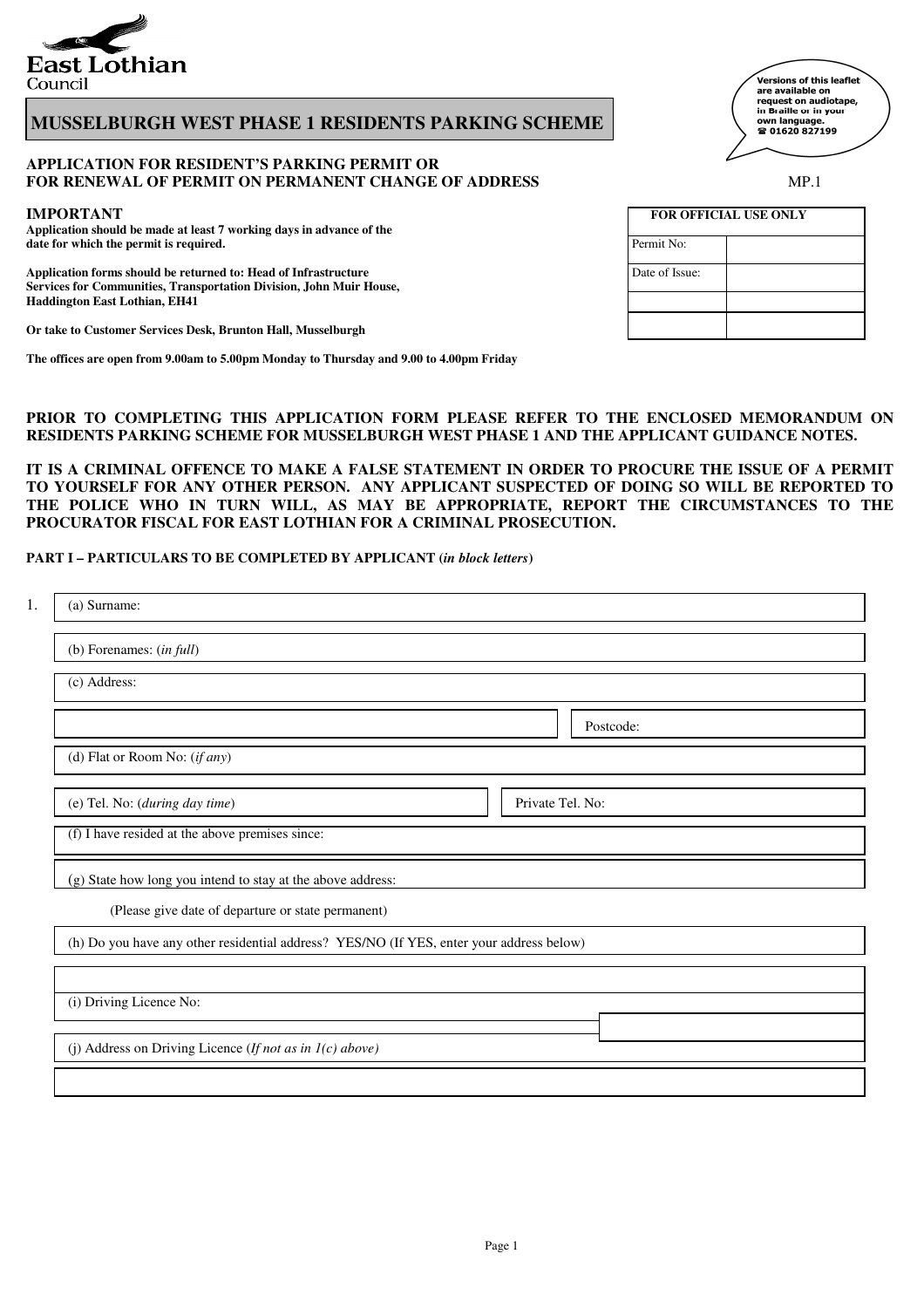#### **PART II – PARTICULARS OF VEHICLE KEPT AND USED BY APPLICANT (NB- please show one vehicle only on this form. The Order empowers the Council to grant a permit to a resident in respect of a specified vehicle or vehicles, the registration mark (s) of which must be shown on the permit).**

#### (b) Make, Model, Colour:

(c) Name and Address of Registered Keeper:

### (Copy from Vehicle Reg Document):

(d) Is the vehicle kept and used by you? YES/NO

|  | (e) If a goods vehicle, is it more than 2.3 metres $(7'6'')$ in height? YES/NO |  |  |  |
|--|--------------------------------------------------------------------------------|--|--|--|
|--|--------------------------------------------------------------------------------|--|--|--|

(f) Will the vehicle be in your Possession for a limited period only? YES/NO

If YES, state period:

(g) Does the vehicle display a Valid Excise Licence? YES/NO

If NO, state reason

### **PART III –ENCLOSURES**

| State Date from which Permit is required |                              |                     |  |
|------------------------------------------|------------------------------|---------------------|--|
| I enclose as requested:                  | Tick box<br>Where applicable | FOR OFFICE USE ONLY |  |
| Proof of Residence                       | (Note 1)                     |                     |  |
| Driving Licence                          | (Note 1)                     |                     |  |
| Vehicle Registration Document            | (Note 3)                     |                     |  |
| Letter from the Company                  | (Note 3)                     |                     |  |
| Other (Please specify)                   |                              |                     |  |

### **PART IV – PLEASE SIGN THE DECLARATION**

### **NOTE - A FALSE STATEMENT COULD LEAD TO A CRIMINAL PROSECUTION**

I declare that (i) I am solely or mainly resident at the address shown at Part I and that the motor vehicle described in Part II is kept and used by me (ii) that the information given in this application is correct and that neither I nor the vehicle described above already hold a valid parking permit issued by East Lothian Council or any other Authority. I further declare I have read the notes and understand that making a false statement to procure a permit is a serious criminal offence. I understand that if , during the currency of any permit, I cease to be solely or mainly resident at the address declared above or that I cease to be the keeper and user of the vehicle specified above I am required to return the permit and that it will be a criminal offence for me to fail to do so.

The information regarding your application is now held on computer and the Council is registered to do this as required by the Data Protection Act. Any changes in circumstances relevant to your application must be notified to this office in order that the data is accurate and kept up to date.

East Lothian is required by law to protect the public funds it administers and participates in exercises to promote the proper spending of public money. It will share information you provide to us with other bodies responsible for auditing or administering public funds in order to prevent and detect fraud. For further information, see www.eastlothian.gov.uk/datasharing

| $\sim$<br>,1gned:<br>$\sim$<br>only<br>can<br>т.<br>ັ | Jate: |
|-------------------------------------------------------|-------|
|-------------------------------------------------------|-------|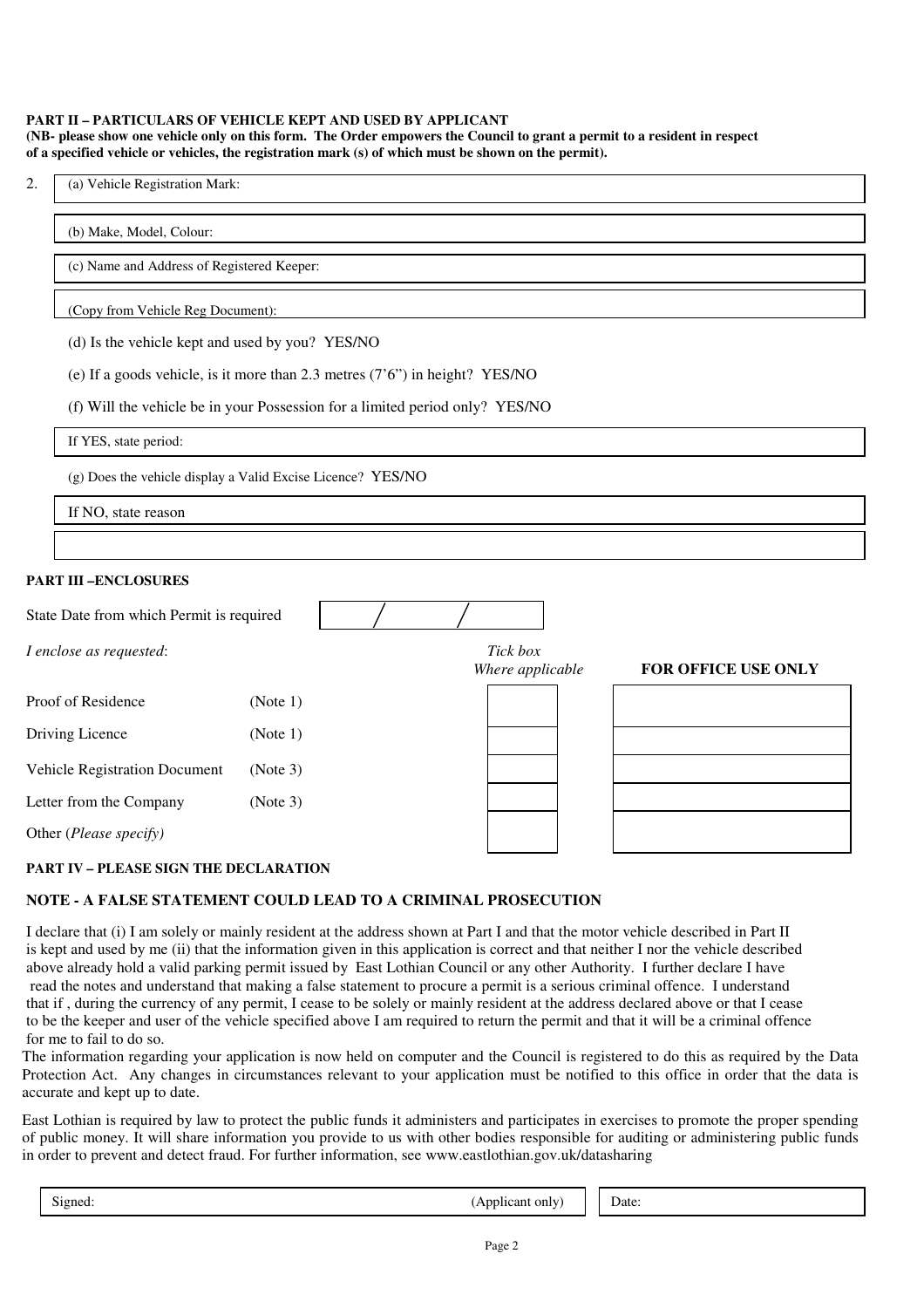## **APPLICANT GUIDANCE NOTES RESIDENTS PARKING PERMIT.**

### **GENERAL INFORMATION**

Residents who own passenger vehicles, motor cycles or invalid carriages are eligible for a permit. A "vehicle" owned by a resident for this purpose is (a) a passenger vehicle constructed or adapted solely for the carriage of not more than twelve passengers (exclusive of the driver), and their effects and not drawing a trailer, (b) a goods vehicle neither exceeding 2.3 metres (7'6") in height, nor drawing a trailer, (c) a motor cycle, or (d) a mechanically propelled invalid carriage. Individual allocation of specific parking places is not permitted by the Order. **Residents displaying valid permits are able to park within the controlled Residents Parking part of Musselburgh West Phase 1 during the controlled hours of 08:30 hrs – 18:30 hrs Monday to Friday inclusive.** 

#### **1. DEFINITION OF "RESIDENT" AND PROOF OF RESIDENCE TO BE SUPPLIED**

To qualify for residents' parking facilities you must be solely or mainly resident at the above address shown on Part I being premises located in roads specified in the Order. **YOU MUST PRODUCE A CURRENT DRIVING LICENCE** or Photocopy thereof AND some further proof of your residence, ie. current lease, a copy of a current council tax bill (in your name for an address within the controlled zone), council or housing rent card, medical card, mortgage agreement (dated within the last three months and **NOT** A mortgage offer), child benefit or pension book, alien registration card or firearms certificate. The Council **does NOT** accept credit card statements, handwritten tenancy agreements, household bills, general correspondence, rail cards, library cards, envelopes, credit cards or bank statements. IN ADDITION, THE COUNCIL WILL EXPECT YOUR NAME AND ADDRESS, TO APPEAR IN THE CURRENT ELCTORAL ROLE.

THE COUNCIL WILL NOT ISSUE A PERMIT UNTIL THEY ARE FULLY SATISFIED THAT YOU ARE A "RESIDENT" IN TERMS OF THE ORDER. THE COUNCIL MAY REQUIRE YOU TO PRODUCE ADDITIONAL EVIDENCE THAT YOU ARE A RESIDENT BEFORE YOUR APPLICTION IS PROCESSED.

Under the terms of the Order, the Council must be satisfied that an applicant is a GENUINE resident. If you do not have any of the above-mentioned documents you should contact the Head of Transportation BEFORE submitting this form.

### **2. DEFINITION OF "OWNER"**

In relation to a vehicle, this means the person by whom such a vehicle is kept and used. The vehicle need not necessarily be registered in the applicant's name but it should be understood that the residents' parking scheme is designed to assist residents who live in the controlled area and who keep and use vehicle(s) habitually under their charge and control and who require to park in the area because they are resident there.

#### **3. ENCLOSURES REQUIRED FOR YOUR VEHICLE YOU MUST PRODUCE THE ORIGINAL VEHICLE REGISTRATION DOCUMENT (V5C) OR A PHOTOCOPY THEREOF, HOWEVER:**

a) If the vehicle is **not registered** in your name the **declaration on form MP.4** must be completed by the registered keeper. **In addition** the **Vehicle Registration Documen**t or a **photocopy** thereof **must be produced** with this **completed form**.

### **OR**

b) If your vehicle is "**owned**" by a **leasing or hire company**, the **lease/hire agreement** is required. If the vehicle is **not** leased or hired to you personally, the **lessee or hirer** must complete **Form MP.4**.

N.B – If the V5C is not available (eg in case or a recent change of vehicle ownership), a garage bill of sale/invoice, or an insurance cover note, specifying the vehicle registration mark and your name or that of your company, will be acceptable. Where the V5C cannot be produced at the time of the application, a TEMPORARY permit may be granted. Until the V5C can be produced the Council will not process any further application.

#### 4. **DIFFICULTIES WITH VEHICLE REGISTRATION DOCUMENT**

In the case of a **LOST/DEFACED V5C**, a V62 form may be obtained from any **Post Office**, completed and forwarded to **DVLC**, Swansea by you. In this case a temporary permit may be obtained.